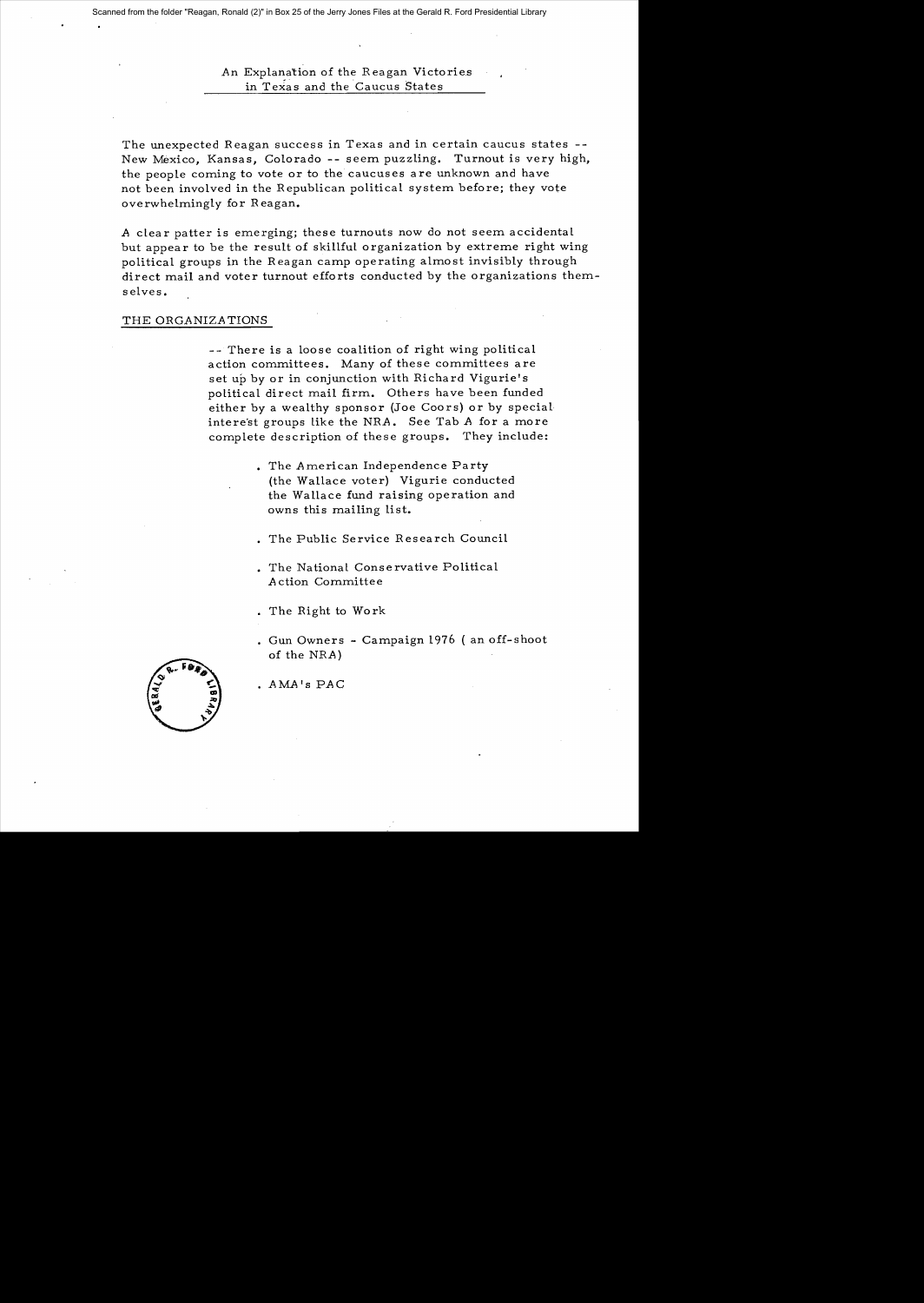• Busines s and Industry *PA* C

 $-2-$ 

- ACU *PAC*
- Committee for the Survival for a Free Congress
- Heritage Foundation
- · Right to Life

-- They have been raising money for many years, and have extensive mailing lists made up of people interested in these issues.

#### THE MEMBERSHIP

-- Many of the members of these groups are not loyal Republicans or Democrats. They are alienated from both parties because neither takes a sympathetic view toward their issues. Particularly those groups controlled by Vigurie hold a "rule or ruin" attitude toward the GOP. They are deeply interested in their particular issues. they will work to support their positions. they will turn out to vote in larger numbers than party regulars.

### THE POLITICA L *OPERA* TION

-- The fund raising capability and the mailing lists enable these groups to carry out effective political operations in the primary cross-over states and in the caucus states through the use of three techniques:

> a. Independent advertising. Being well. funded, they can afford to conduct independent advertising campaigns on behalf of Reagan. Such expenditures are not chargeable to Reagan's campaign.